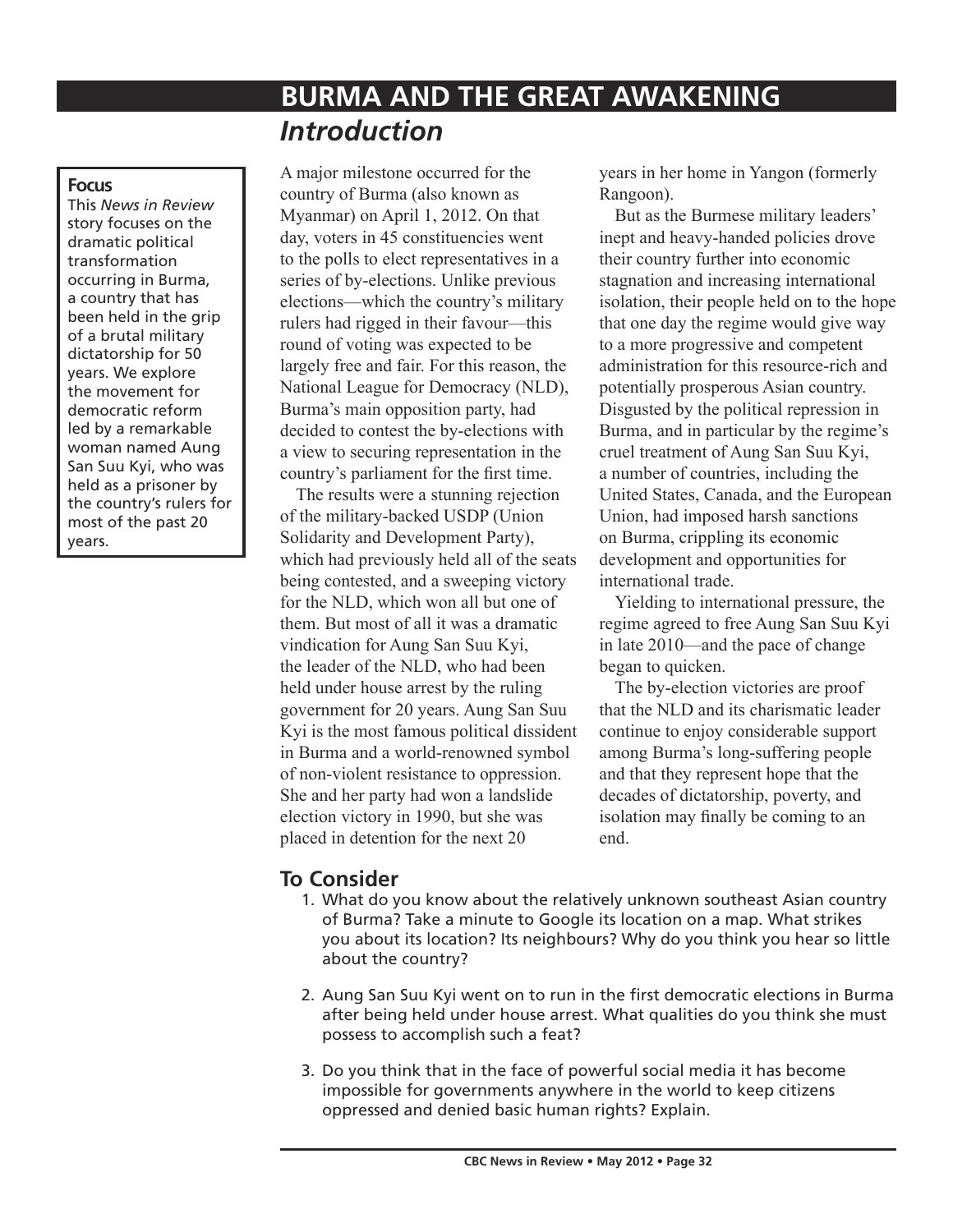# **BURMA AND THE GREAT AWAKENING** *Video Review*

# **Pre-viewing Questions**

With a partner or in a small group discuss and respond to the questions.

- 1. What do you know about the southeast Asian nation of Burma and the political changes taking place there?
- ) 2. What do you know about the Burmese dissident Aung San Suu Kyi and her campaign for democracy in her country?
- 3. What are economic sanctions? Why do countries like Canada sometimes impose them on other nations?

## **Viewing Questions**

- 1. For how many years did a military dictatorship rule Burma? \_\_\_\_\_\_\_\_\_\_\_\_
- 2. How many people live in Burma? \_\_\_\_\_\_\_\_\_\_\_\_\_\_\_\_\_\_\_\_\_\_\_\_\_\_\_\_\_\_\_\_\_\_\_\_\_\_
- 3. Who is Burma's most prominent opposition leader? Where did she spend most of the past 20 years?
- 4. What is the name of the famous Burmese hip-hop artist? How have the messages of his songs changed lately?
- 5. What evidence is there that Aung San Suu Kyi is now free to organize her political movement against the Burmese government?
- 6. Why did Burma's rulers decide it was necessary to transform the dictatorship into a more democratic government?
- 7. What restrictions do media outlets like the *Myanmar Times* still face?

**Did you know . . .** Both *Burma* and *Myanmar* refer to the majority Burmese ethnic group in the country. The names are often used interchangeably.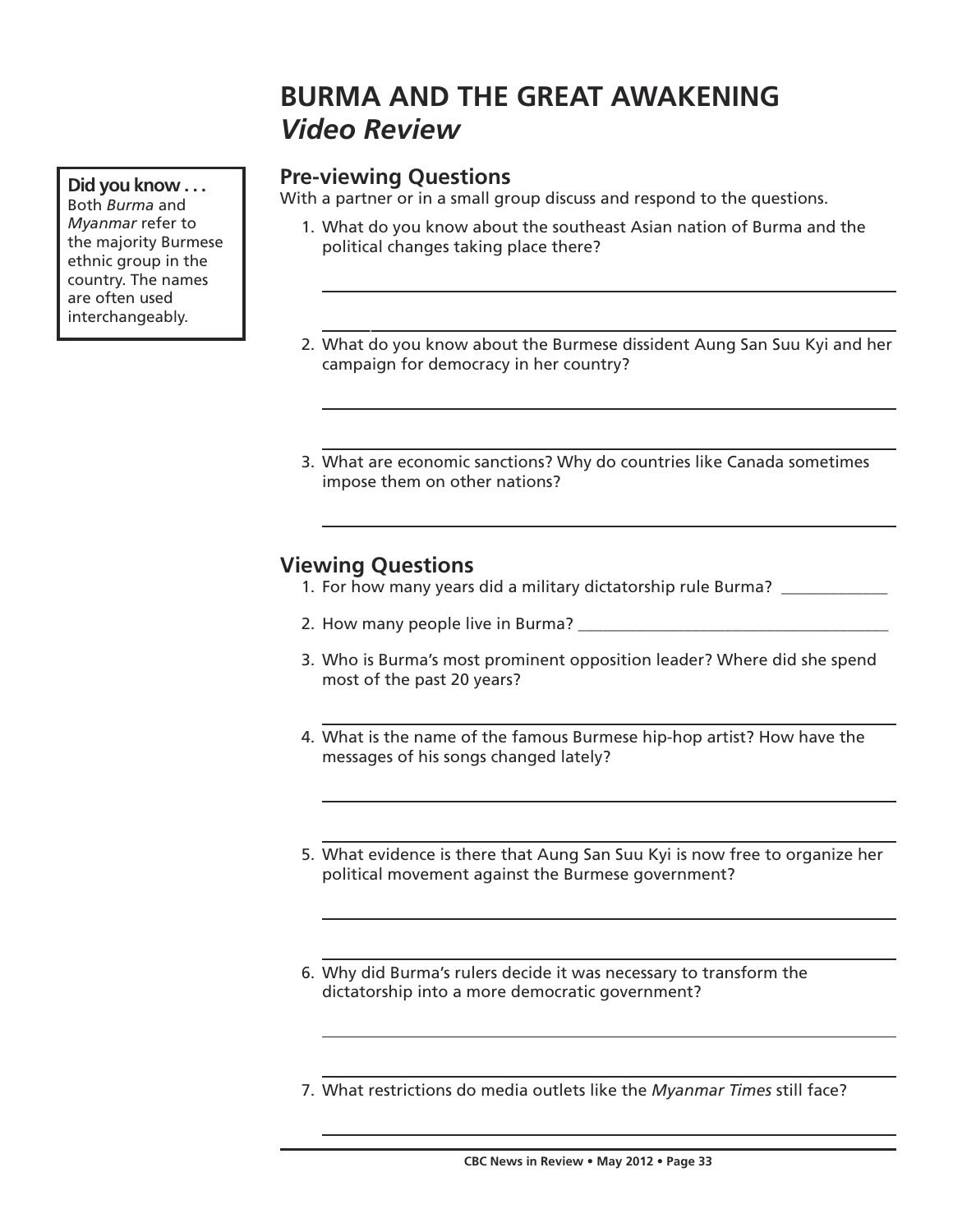- 8. Why is the display of art produced by former political prisoners such a first for Burma?
- 9. What was the Saffron Revolution of 2007 and what role did Buddhist monks play in it?
- 10. Why is the monk Panama a good example of someone who has opposed Burma's military dictatorship?
- 11. What problems with the transition to democracy in Burma does Aung San Suu Kyi identify?
- 12. Why were the by-elections of April1, 2012, such a breakthrough for Aung San Suu Kyi and her party?

### **Post-viewing Questions**

- 1. Revisit your responses to the Pre-viewing Questions. Did watching the video help you respond to the questions in greater depth? In what way?
- 2. Based on what you have seen in the video, do you think that the move toward greater democracy in Burma will continue to make progress? Why or why not?
- 3. Why is the sudden transition from dictatorship to democracy confusing for many Burmese?
- 4. What role do you think Aung San Suu Kyi is likely to play in Burma's political scene in future?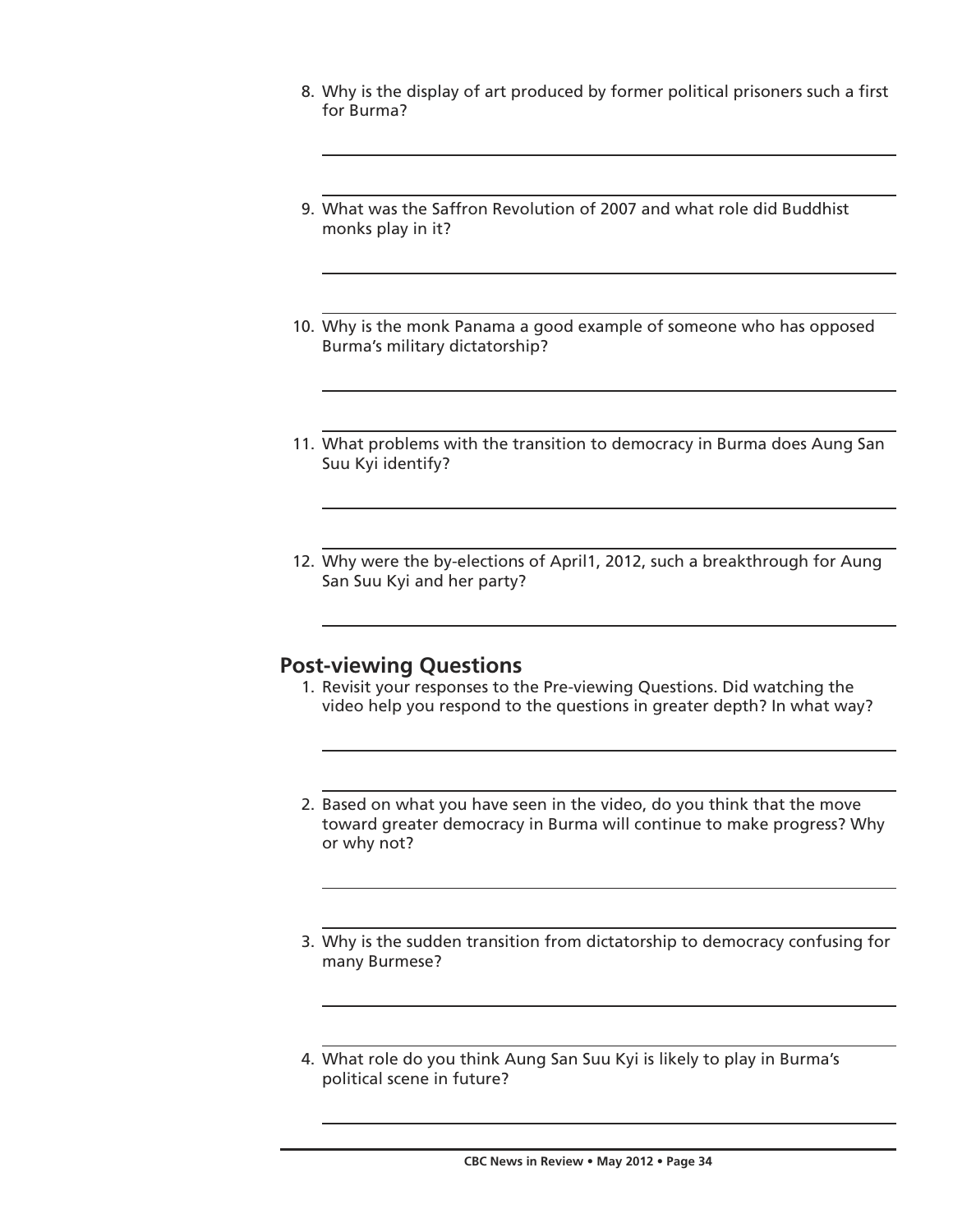# **BURMA AND THE GREAT AWAKENING** *A Profile of Burma*

# **Focus for Reading**

In your notebooks create an organizer like the one below. As you read the following information on the history of Burma, record key points in your organizer. You should be able to enter at least two or three points in each section. You will be using this information in the activities that follow the text material.

#### **Geography**

- Burma has a population of 60 million, most of whom practise the Buddhist religion
- Its new capital is Naypyidaw, but Yangon (Rangoon) is still the main city
- Burma is rich in natural resources but is one of the poorest countries in the world

**An Ancient Civilization**

**Colonial Rule and Independence**

• • •

> • • •

• • •

• • •

**Decades of Dictatorship**

**The Winds of Change?**

## **Geography**

Burma, or Myanmar, is one of the least-known countries in Asia. Sharing borders with India, Bangladesh, China, Laos, and Thailand, it is the secondlargest nation in Southeast Asia, with a population of approximately 60 million people. Its capital is the newly built city of Naypyidaw, but the former capital, Yangon (Rangoon), remains its largest and most important city. The vast majority of Burmese people practise the Theravada branch of the Buddhist religion, but there are also small minorities of Christians, Muslims, and Hindus. Two-thirds of Burma's people are ethnic Burmese, with the

remainder belonging to minority groups such as the Shans, Karens, Kachins, and others. Although Burma is rich in natural resources, it is one of the poorest and least-developed countries in the world, with the lowest rate of economic development in Southeast Asia.

## **An Ancient Civilization**

Burma's history dates back to the second century BCE when the Pyu people established a series of city-states in the central part of the country. Their cultural and economic links with India led them to adopt the Buddhist religion and other Indian cultural practices. By the late ninth century CE the Pyu city-states

**Did you know . . .** During British colonial rule and after independence in 1948 the country was known as Burma. In 1989 the military dictatorship decreed that the name was to be changed to Myanmar. Canada continues to refer to the country as Burma because the name was changed by force.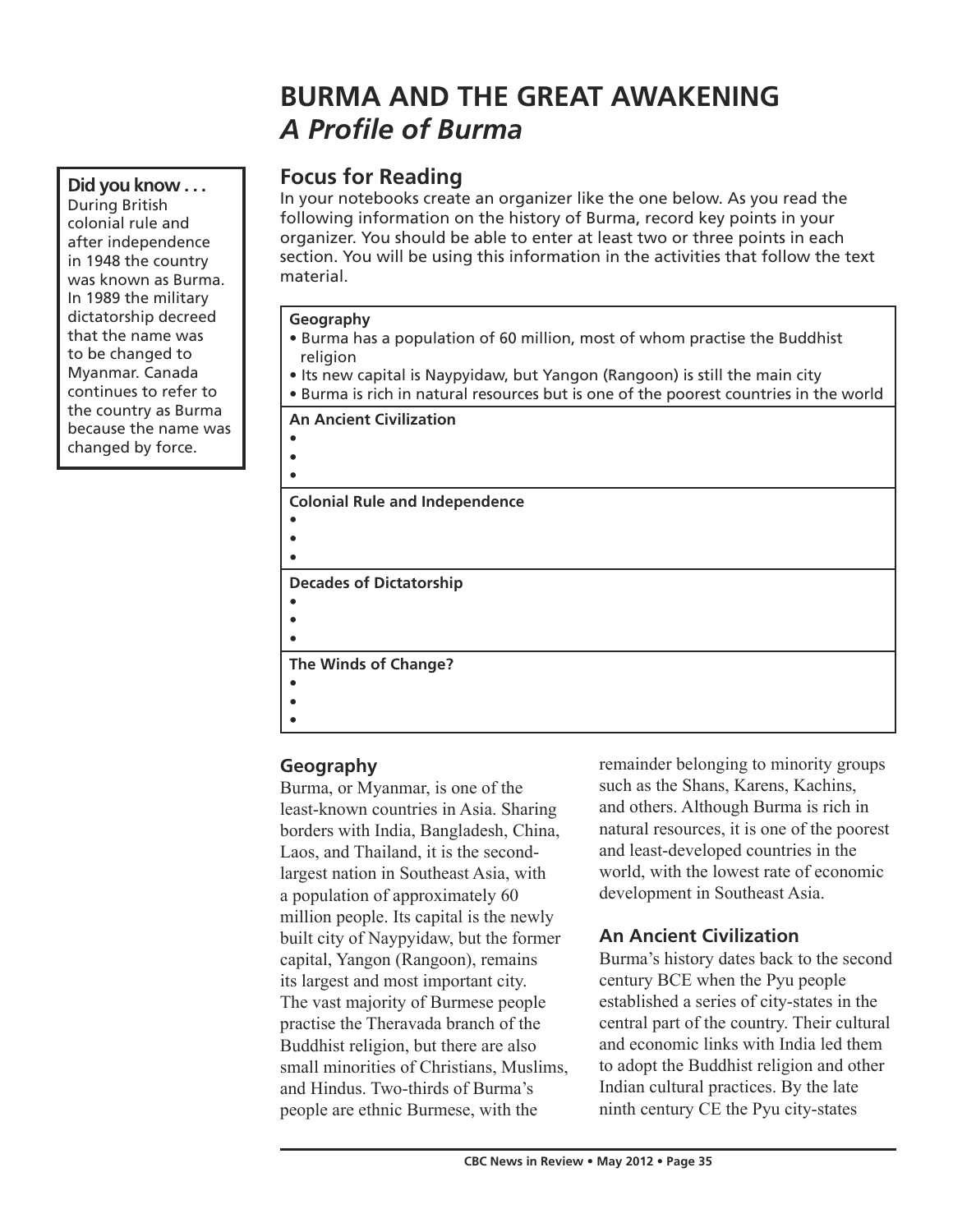**Did you know . . .**  Burma's military rulers sometimes consult astrologers to advise them on important government policies. For example, in 2005 the military leader Than Shwe decided to move the country's capital from Yangon (Rangoon) to the new city of Naypyidaw and asked astrologers to pick the date for the move.

were facing attacks from the Kingdom of Nanzhao, which succeeded in establishing the Pagan dynasty a century later. The Pagan Empire flourished in Burma for over 200 years, rivaling its neighbor, the Khmer Empire of present-day Cambodia, as the dominant civilization of Southeast Asia. The Pagan rulers spread Burmese language and culture throughout the region and promoted the Buddhist religion, building over 10 000 temples. However, in 1287 it fell to the invading Mongols, and it was not until the mid- $16<sup>th</sup>$  century that Burma was again unified under the Taungoo Dynasty and its ambitious king, Tabinshwehti, who, with his successor, Bayinnaung, for a time ruled the largest empire in Southeast Asia.

Beginning in the  $17<sup>th</sup>$  century, Burma faced increasing foreign intervention from neighbouring Asian states like Siam (Thailand) and China, and also from European colonial powers such as Portugal, France, and Britain. In addition, the majority Burmese ethnic group, who controlled the ruling dynasties, had to contend with sporadic revolts from minorities such as the Shans and Karens. During the late 18<sup>th</sup> and early 19th centuries, the Konbaung Dynasty of King Alaungpaya and his successors again succeeded in restoring political unity to Burma—but this proved to be short-lived. Despite great achievements in promoting culture, literacy, and architecture, including the rebuilding of the renowned Shwedagon Pagoda, Burma's most important Buddhist temple, the Konbaung rulers finally had to yield to superior British military force as the country fell under colonial rule.

### **Colonial Rule and Independence**

After fighting a series of wars with Burmese rulers, Britain succeeded in

gaining control of the entire country in 1886. Eager to develop its vast natural resources, the British established themselves in Rangoon, which became the colony's capital, and began settling workers from India to build railways, ports, and other facilities. Burmese citizens strongly resented Britain's domination of their country and the disrespect that colonial authorities showed for their Buddhist religion and culture. Buddhist monks often acted as the leaders of the nationwide resistance movement, and one of them, U Wisara, died in prison after a hunger strike protesting British rule. Until 1937, Burma was a part of British India, but in that year it became a separate colony, with Ba Maw, a strong supporter of independence, as its prime minister.

During the Second World War Burma became a major battleground between Britain and Japan, and the country endured significant destruction and loss of life. Many Burmese, including prominent freedom fighters like Ba Maw and Aung San, supported the Japanese invaders, while others, especially those from minority groups such as the Karens, sided with Britain. By late 1944, the Japanese advance had been thwarted and British rule was restored, with the promise that Burma would be granted independence once the war ended. In 1947, the Panglong Agreement, designed by Aung San, laid the framework for Burmese independence, guaranteeing an equal place for non-Burmese ethnic groups in the new country. But in July of that year, the man who is still regarded as the father of Burma was assassinated by his political rivals. At the time, his daughter, Aung San Suu Kyi, was only two years old—but in the decades to come she would follow in her father's footsteps and continue his fight for democracy in Burma.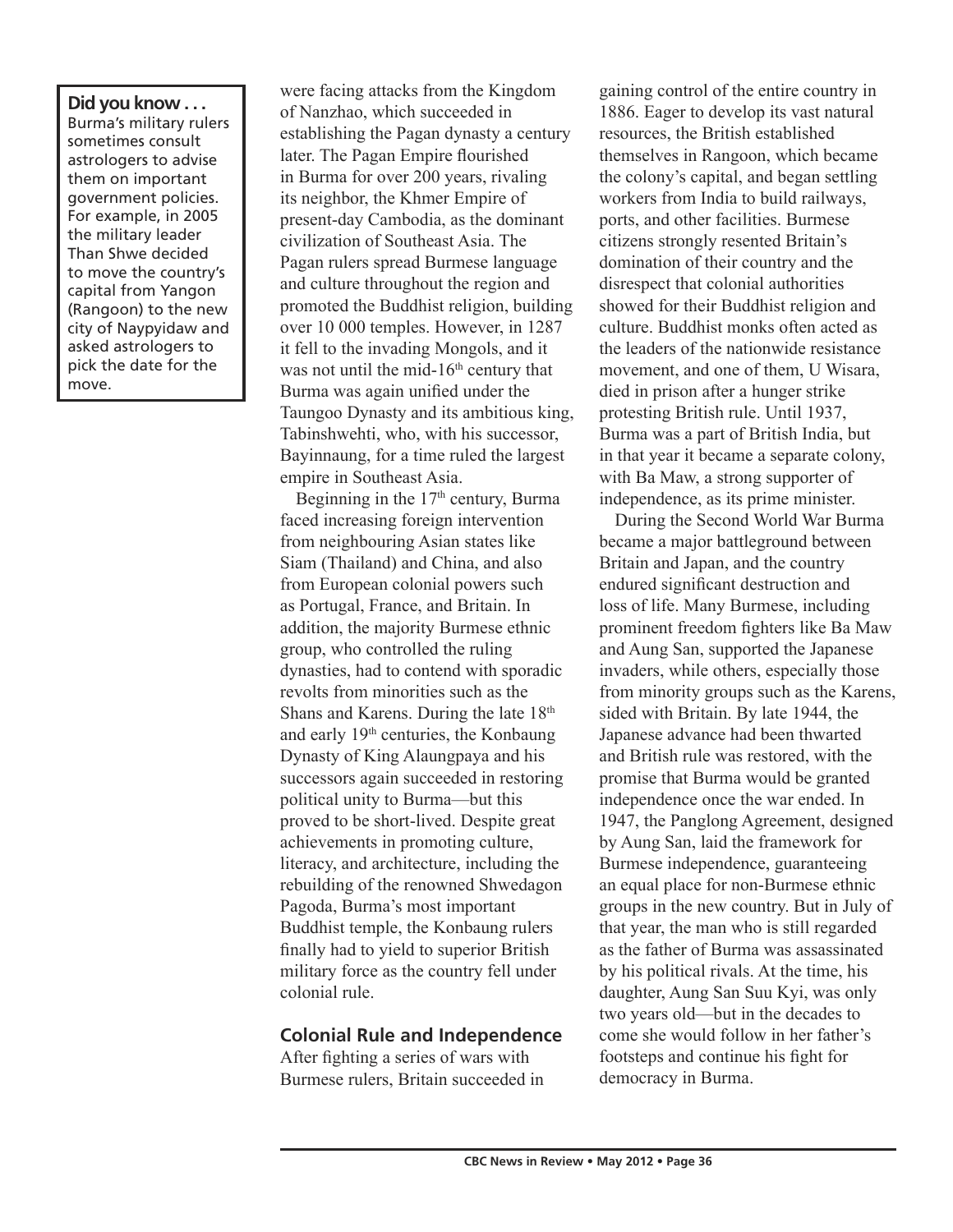**Did you know . . .**  Burmese democracy leader Aung San Suu Kyi is one of only four non-Canadians to have been granted Canadian citizenship in recognition of her efforts to promote peace and democracy. Although granted this recognition in 2007, it was only in March 2012 that Foreign Affairs Minister John Baird was able to present it to her in person after she had been released from house arrest.

### **Decades of Dictatorship**

Burma's experience with political freedom after independence proved to be short-lived. In March 1962 a military coup led by General Ne Win seized power, overthrowing the civilian government of Prime Minister U Nu, and until 2010 the country remained under army rule. Initially, Burma's military rulers turned to the Soviet Union as an example for economic development under state control and promoted the "Burmese Way to Socialism," which combined government central planning with the country's traditional Buddhist beliefs. During this time Burma entered the prolonged economic decline from which it has still to emerge. Opposition to military rule was strongest in the cities, especially among well-educated university students, who organized sporadic demonstrations that the army routinely put down with considerable loss of life. The ruling junta also faced ongoing revolts from the minority Karen, Kachin, Shan, and other peoples who resented its heavy-handed policy of forced assimilation into the Burmese majority ethnic group.

In 1988 huge pro-democracy protests erupted all over Burma, reaching their peak on August 8 of that year. This was known as the 8-8-88 uprising, with the dates believed to signify good luck. However, the revolt was crushed by General Saw Maung, who imposed martial law and ordered the country's name changed from Burma to Myanmar. In 1990, the regime did permit free national elections, the first in over 30 years. But when Aung San Suu Kyi's National League for Democracy (NLD) won an overwhelming victory, the military leaders refused to accept the results and placed her under house arrest.

Severe economic hardship and rising prices caused a new round of antigovernment protests to erupt in 2007,

with Buddhist monks acting as its shock troops. Known as the Saffron Revolution, after the colour of the robes worn by the monks, this outburst of popular anger met with severe repression, and many monks were shot dead in the streets. One year later, Cyclone Nargis devastated Burma, causing over 200 000 deaths, an estimated USD\$10-billion in damages and about one million people to become homeless. The military government's incompetence in dealing with this disaster, along with its refusal to accept offers of foreign aid, deepened its unpopularity with Burma's people

### **The Winds of Change?**

In the wake of the Saffron Revolution and Cyclone Nargis, and facing increasing economic and diplomatic pressure from foreign governments, Burma's military leaders finally agreed to their own version of a transition to democracy. A new constitution was adopted that called for a "disciplineflourishing democracy" under civilian rule, but with the military continuing to influence decisions from behind the scenes. Its newly formed political arm, the Union Solidarity and Development Party (USDP) easily won the first elections held under the new constitution in November 2010. But since the voting was widely regarded as unfair, and the opposition NLD refused to participate, most foreign powers did not recognize the results as legitimate.

Shortly after the elections, Burma's first non-military ruler since 1962, President Thein Sein, announced that Aung San Suu Kyi would be released from detention as part of a package of political concessions the regime was prepared to make to end its international isolation. The reforms included the legalization of trade unions, the easing of censorship over the mass media, the release of some political prisoners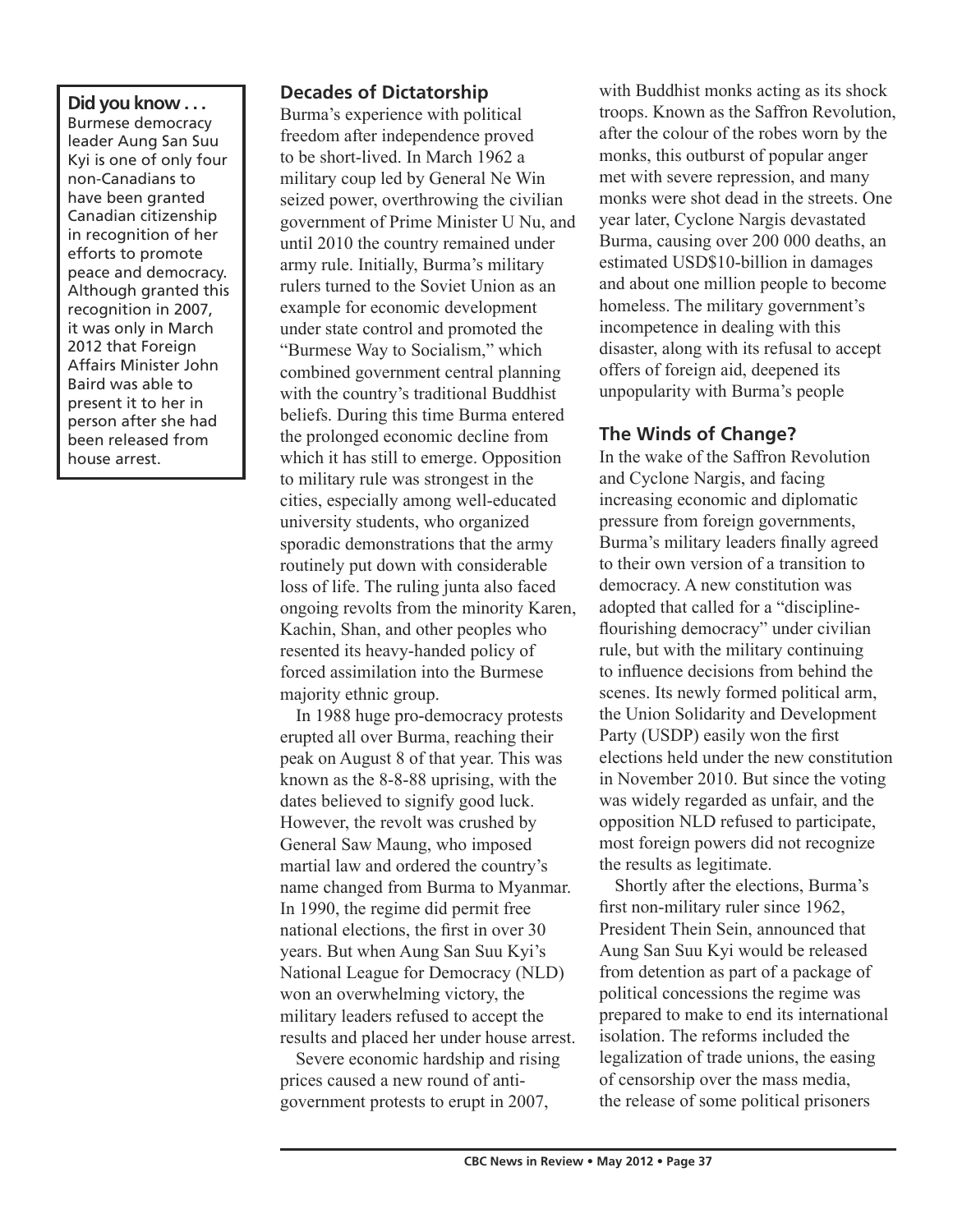jailed after the 8-8-88 uprising and the Saffron Revolution, and relaxed currency regulations. The regime also reluctantly agreed to a ceasefire with the Karen, Kachin, and Shan rebels and entered into negotiations with them for greater autonomy in their regions of the country.

Foreign governments that had supported punitive economic sanctions against Burma responded favourably to these overtures, with U.S. Secretary of State Hillary Clinton visiting Burma in late 2011. Clinton met with both Thein Sein and Aung San Suu Kyi, and signaled that the United States and

other countries would be willing to ease sanctions if the Burmese authorities committed themselves to democratic reforms. On April 1, the NLD won a huge victory in a series of by-elections held throughout the country, with Aung San Suu Kyi and her supporters being elected to the Burmese parliament. Burma appeared to be on the threshold of democracy, but there remained lingering doubts that the military who had dominated the country for so long would agree to hand over power completely to political leaders they would not be able to control.

## **Follow-up**

- 1. With a partner, compare the information in your summary chart. Help each other complete any missing information.
- 2. Based on this profile of Burma, identify elements of continuity and change in its history from ancient times to the present day. What period would you say was marked by the most change?
- 3. Why were the years of military rule from 1962 to 2010 such a difficult time for Burma and its people?
- 4. Why do you think Burma's rulers finally accepted the need to introduce some democratic reforms after the elections of 2010?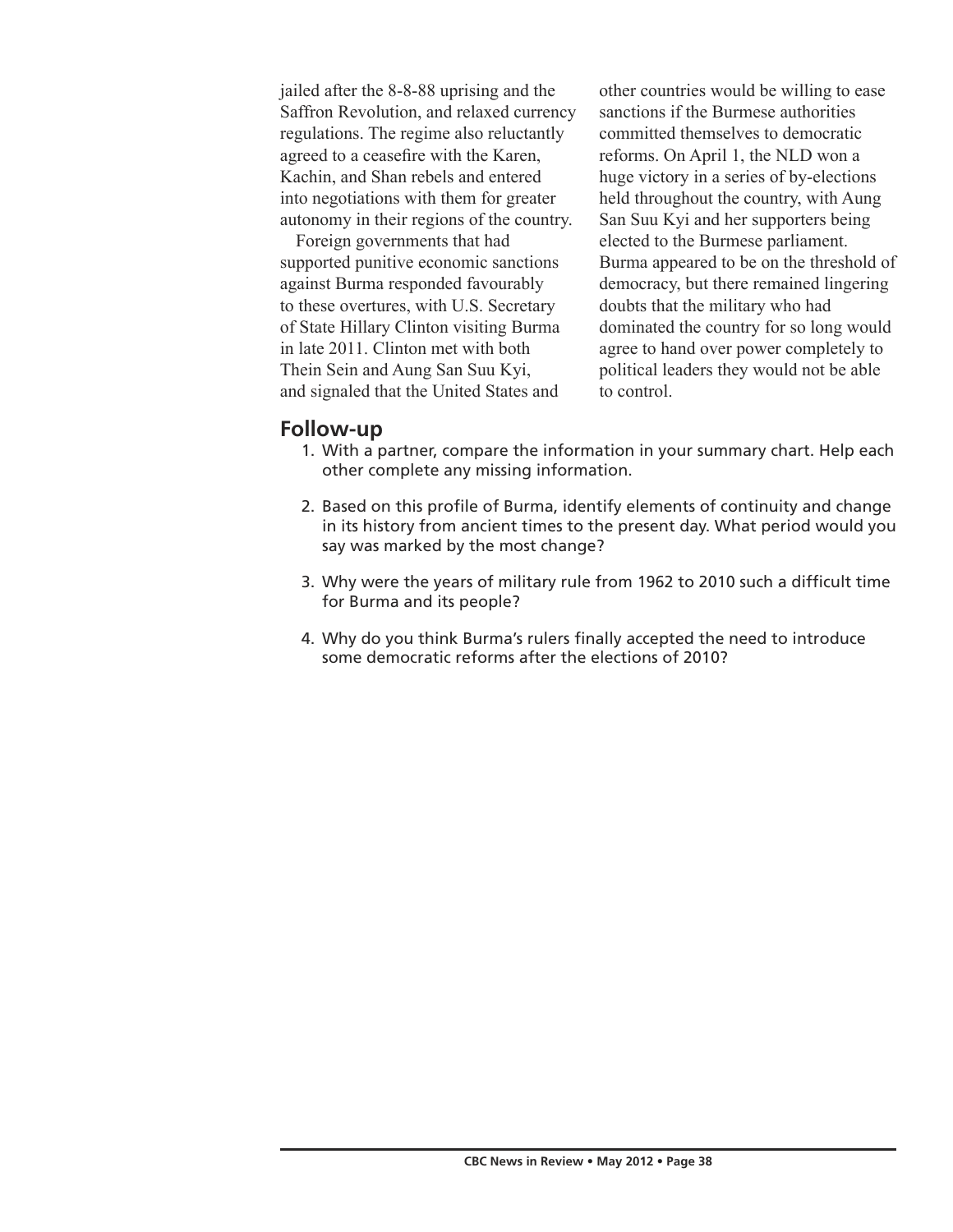# **BURMA AND THE GREAT AWAKENING** *The Lady: A Profile of Aung San Suu Kyi*

## **Reading Prompt**

As you read this section, make notes on what you believe to be the strengths that Aung San Suu Kyi possesses that have enabled her to overcome the many obstacles she has faced during the course of her political career and life.

## **Destiny's Child**

From her birth on June 19, 1945, Aung San Suu Kyi was destined to play a pivotal role in her country's history. She was only two years old when her father, Aung San, who had negotiated the terms of Burma's independence from Britain, was assassinated in Yangon (Rangoon). Her mother, Khin Kyi, remained active in the country's post-independence politics, becoming ambassador to India in 1960. Aung San Suu Kyi was educated in New Delhi, gaining a degree in politics in 1964. A gifted student, she went on to earn a BA from Britain's renowned Oxford University in 1969. Following graduation, she worked for a few years with her country's mission to the United Nations in New York, where she became acquainted with U Thant, the Burmese diplomat who served as UN Secretary General from 1961 to 1971.

In 1972, she married Michael Aris, a British historian who was an expert in the Buddhist cultures of Tibet and Bhutan. A year later, she gave birth to their first son, Alexander, in London. Kim, their second son, was born in 1977. Continuing her work in the field of Asian Studies, she completed a PhD at the University of London in 1985. However, the life of a university academic that appeared to be opening for her was not the path she would choose in the end. Instead, she decided to return to Burma just as the country

was about to erupt in nationwide demonstrations against its military rulers.

## **A Symbol of Political Courage**

Originally Aung San Suu Kyi returned to Burma in order to look after her mother, who was in declining health. But just after her arrival in 1988, General Ne Win, who had ruled the country since 1962, resigned. In the resulting power vacuum, people took to the streets on August 8 demanding the restoration of democracy. This revolt became known as the 8-8-88 uprising, after the date on which it began, which was very propitious according to the beliefs of Buddhist numerology. On August 26, she spoke before a crowd estimated at 500 000 people in front of the Shwegadon Pagoda in Yangon, Burma's holiest Buddhist temple, electrifying her supporters with an eloquent and passionate call for freedom. One month later she formally committed herself to a political career by founding the National League for Democracy (NLD), the organization she continues to lead almost a quarter-century later.

Burma's military rulers feared this brave and determined woman, and with good reason. Her support among ordinary Burmese was rock-solid and growing by the day after her return to the country. For many, she appeared to be the reincarnation of her beloved father, and some of her followers looked

#### In Canada, we most often refer to females as women, rather than ladies. The term *lady* is seen as old fashioned, and is rarely used today. But in Burma, when the military came to power and arrested Aung San Suu Kyi, they made it a crime to speak her name publicly. As a result, she was often

simply referred to simply as "The Lady."

### **Quote**

"It is not power that corrupts, but fear. Fear of losing power corrupts those who wield it and fear of the scourge of power corrupts those who are subject to it." — Aung San Suu Kyi, *Freedom from Fear*

# **FYI**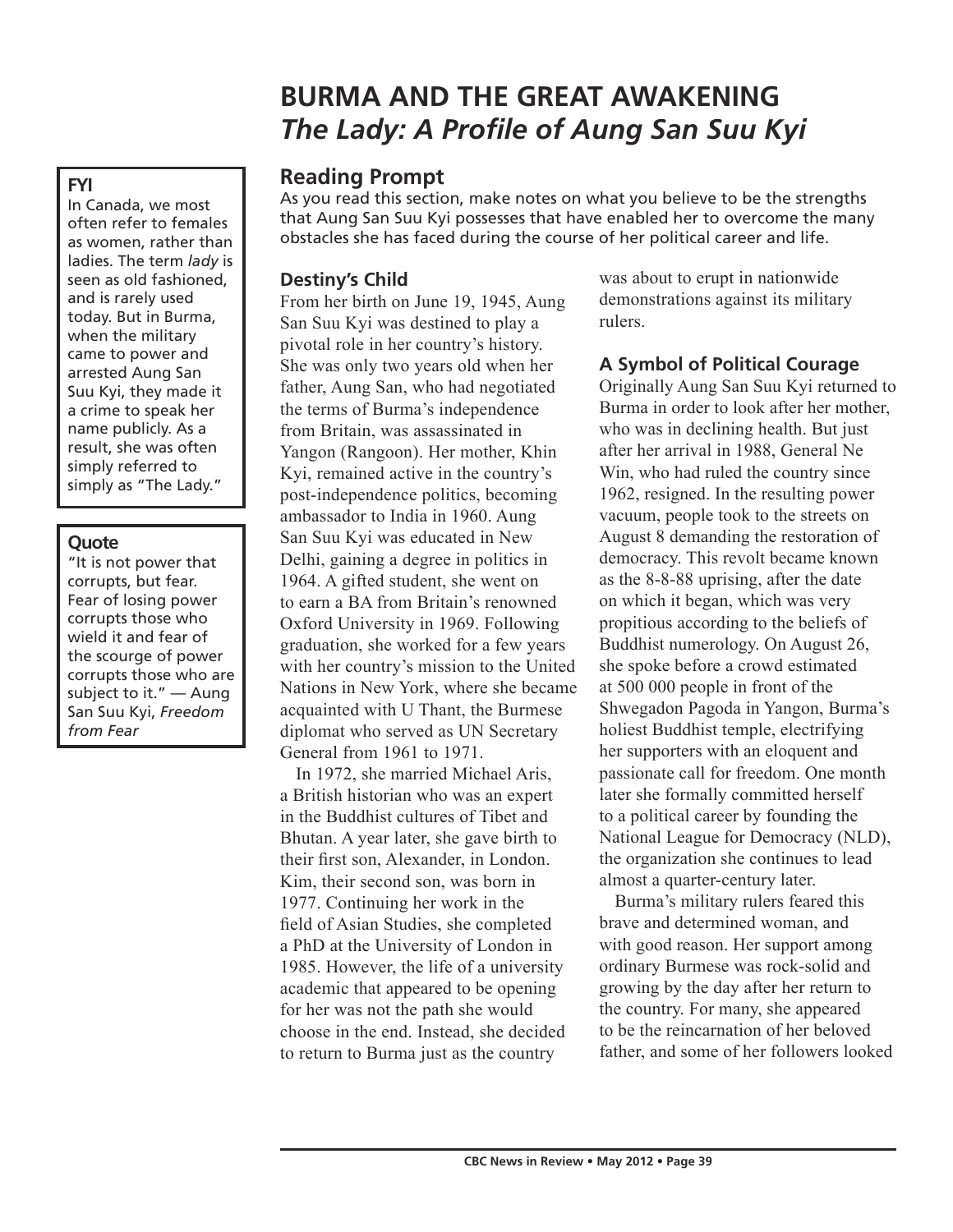**Did you know . . .**  Aung San Suu Kyi's name comes from three of her relatives her father, Aung San, her paternal grandmother Suu, and her mother Kyi. Like all Burmese, she has no surname.

on her as almost a religious figure. In order to silence her, the military ordered her to be placed under house arrest in July 1989, offering her the right to leave the country if she chose to in order to be reunited with her husband and sons. She refused to accept.

Aung San Suu Kyi is a student of the non-violent philosophy and political activism that motivated leaders such as Mohandas Gandhi in India and Martin Luther King Jr. in the United States. Her own commitment to non-violence also stems from her Theravada Buddhist principles. Despite calls from some of her supporters to endorse violence as a means of promoting political change in Burma, she has remained consistent in her position that only non-violence will succeed in convincing Burma's military rulers that they must agree to cede power to a civilian, democratic government.

While still under house arrest, she witnessed the stunning victory of her NLD in the elections of May 1990. Her party won almost 60 per cent of the votes and four-fifths of the seats in parliament—but immediately after the results were announced, the military junta declared the election null and void. Robbed of victory and the likelihood that she would have become Burma's leader, Aung San Suu Kyi instead remained under an even harsher house arrest, denied access to her family and prevented from meeting with her political associates.

### **The Long Years of Captivity**

It was at this time that Aung San Suu Kyi became an internationally renowned figure in the global campaign for human rights and democratic reform. Like Russia's Andrei Sakarhov, Tibet's Dalai Lama, and South Africa's Nelson Mandela, she captivated people

worldwide with her courage, dignity, and refusal to bend before the military rulers who had imprisoned her. In 1991 she was awarded the Nobel Peace Prize, which her sons accepted for her in absentia. She donated the USD\$1.3-million prize money to a health and education trust fund for the Burmese people, who were contending with one of the world's worst health and education systems, thanks to the military government's mismanagement and corruption.

Released in 1995, she was permitted to travel inside Yangon, but in 1996 her motorcade came under attack from progovernment thugs hired to intimidate her. When her husband was diagnosed with prostate cancer, he asked Burma's rulers to permit him to visit his wife before he died, without success. Instead the military offered Aung San Suu Kyi the right to travel to Britain to be at her husband's side, promising that she would be allowed to return after his death. However, she did not take the military at its word, and was unable to see her husband before he died in 1999.

One year later, Aung San Suu Kyi was placed under house arrest again, charged with breaking the terms of her release by meeting with NLD activists in different parts of the country. During her long years of captivity, she occupied herself with reading books dealing with politics, history, and philosophy, learning foreign languages, and playing the piano. She was also permitted access to a personal physician during periods when her health was not good. In 2002, she was again released, but one year later had to flee from a government-inspired mob that attacked her and other NLD supporters after a rally in the northern town of Depayin, in which many people lost their lives. The regime blamed her for causing what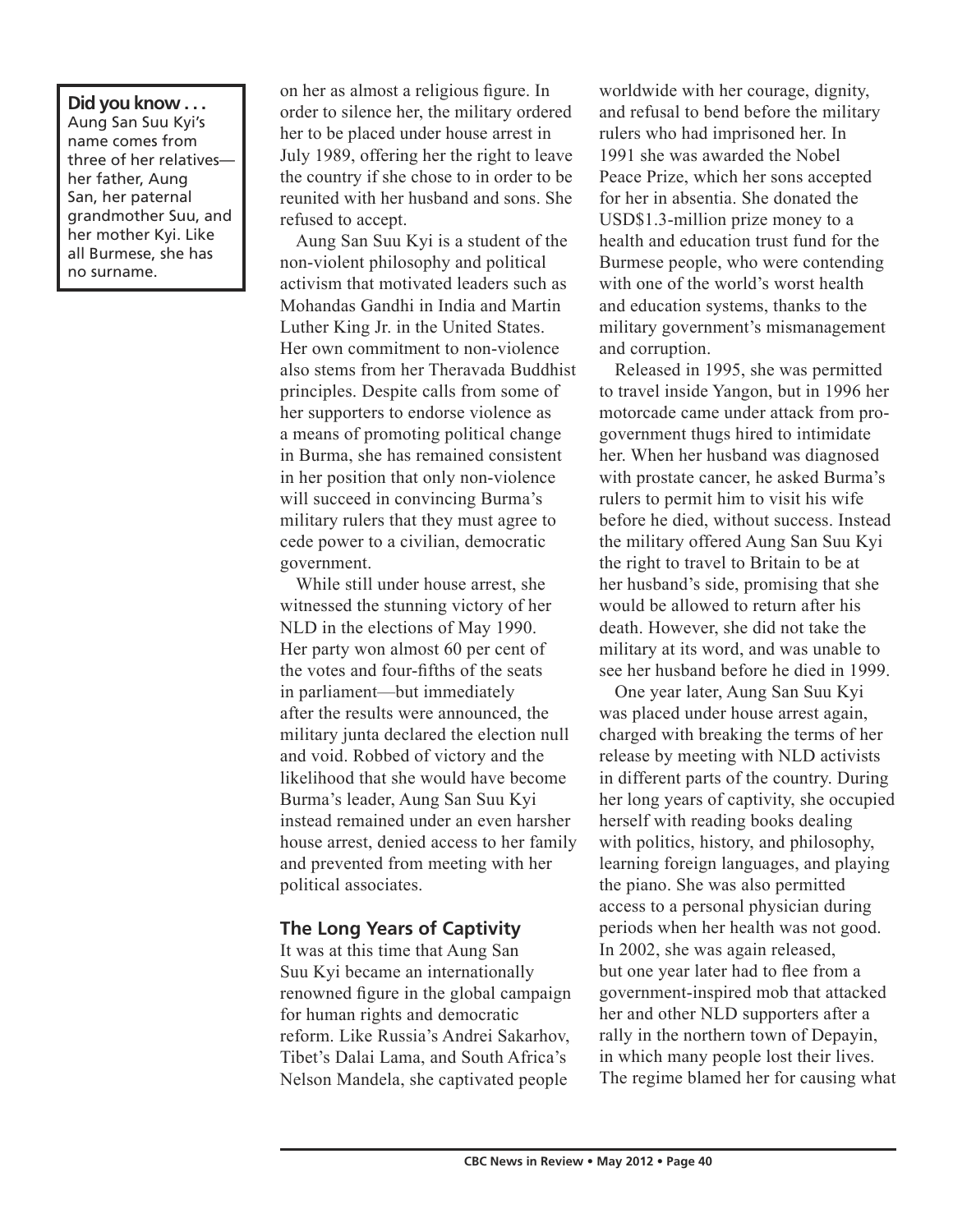became known as the Depayin massacre and used this as an excuse to jail her one more time.

By 2007, Aung San Suu Kyi had spent 12 years in detention, and rallies in support of her were held in 12 different cities around the world. International demands for her release were increasing, with UN Secretary General Ban Ki-moon travelling to Burma in 2008, seeking to pressure the regime to release her, without success. That same year, in a bizarre incident, a deranged American named John Yettaw swam across the lake that fronted Aung San Suu Kyi's compound in Yangon, claiming he was prompted by a divine vision of her imminent assassination. The authorities used this as an excuse to put her on trial for breaking the terms of her house arrest because she allowed the exhausted Yettaw to stay overnight in her house. She was also accused of allegedly "embarrassing the nation," and was sentenced to a term of three years imprisonment at hard labour. After a major international outcry, with newly elected U.S. President Barak Obama demanding that she be freed, Burma's rulers relented somewhat and commuted her sentence to an additional 18 months of house arrest.

#### **Freedom at Last**

On November 13, 2010, the Burmese government made a dramatic announcement. Aung San Suu Kyi was to be freed from house arrest and would also be permitted to resume her role as leader of the NLD. Addressing a jubilant crowd of supporters outside her compound, she hailed the decision as the beginning of a new day for Burma, promising her followers that she would continue to promote nonviolent political activism as the best

way of achieving democratic reform for her country. At the same time, she also counselled caution, urging foreign governments that had supported her during her long years of incarceration to retain economic sanctions and diplomatic pressure until it became clear that Burma's rulers were truly committed to ending the dictatorship.

On April 1, 2012, Aung San Suu Kyi was one of 44 NLD candidates elected to the Burmese parliament in a series of by-elections held across the country. She easily won the riding of Kawhmu, an impoverished rural area, seeking to draw attention to the military's failure to promote economic development in regions like this all over Burma. When the first meeting of the new parliament, or Hluttaws, was convened shortly after the by-elections, she demonstrated her continuing determination not to compromise with the authorities on matters of importance to her. Along with the other newly elected NLD members, she refused to take her parliamentary seat until the oath requiring them to swear to safeguard the military-drafted constitution was changed.

Like Nelson Mandela before her, Aung San Suu Kyi emerged from her long years as a world-famous political prisoner to become possibly Burma's first democratically elected leader. As a realist, she is aware that the path before her and her party remains full of potential pitfalls and difficulties. But the determination and bravery she consistently demonstrated during her long years of incarceration will likely continue to motivate her in promoting her vision of a free, democratic, and socially just Burma, the kind of nation her father envisaged at the dawn of the country's independence so many years ago.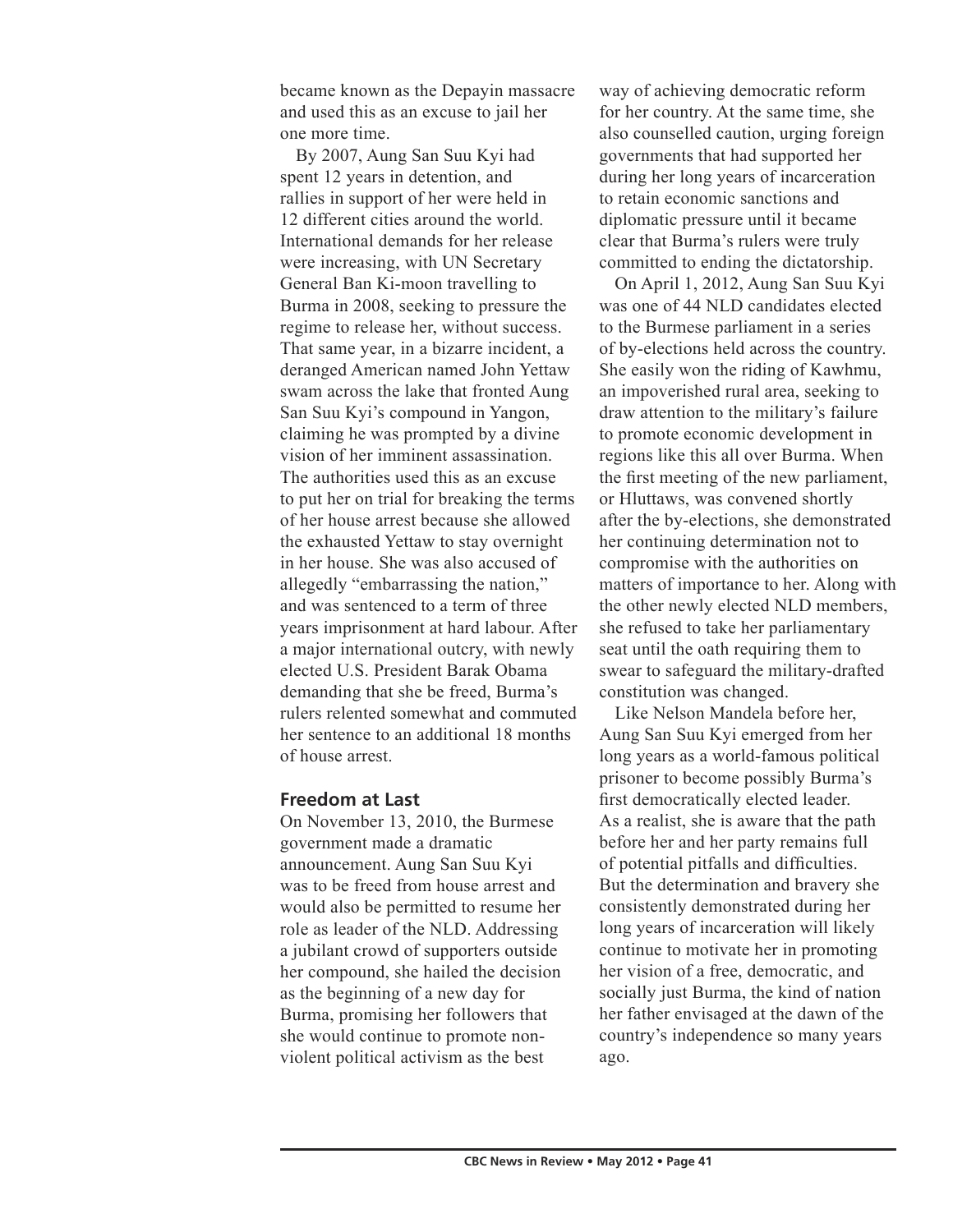# **Follow-up**

- 1. With a partner review your list of strengths that Aung San Suu Kyi possesses. Which of them do you think have played the most important role in her political career?
- 2. Why did Aung San Suu Kyi achieve such a high degree of international fame during her years as a political prisoner in Burma?
- 3. Read the quote from Aung San Suu Kyi in the margin at the beginning of this section. What does it mean to you? How do you think it could apply to the situation in Burma and other countries where people are ruled by undemocratic governments?
- 4. What do you think is likely to be the next chapter in Aung San Suu Kyi's political career?
- 5. Shortly after her release in 2011, Aung San Suu Kyi was invited to deliver two of the prestigious Reith lectures on the BBC, focusing on what democracy means for her and how the international community can assist countries like Burma in achieving meaningful political reform. They can be viewed as a podcast at [www.bbc.co.uk/podcasts/series/reith](http://www.bbc.co.uk/podcasts/series/reith). With a partner or in a small group, view a podcast and discuss the points that most impressed you and any points with which you disagreed.